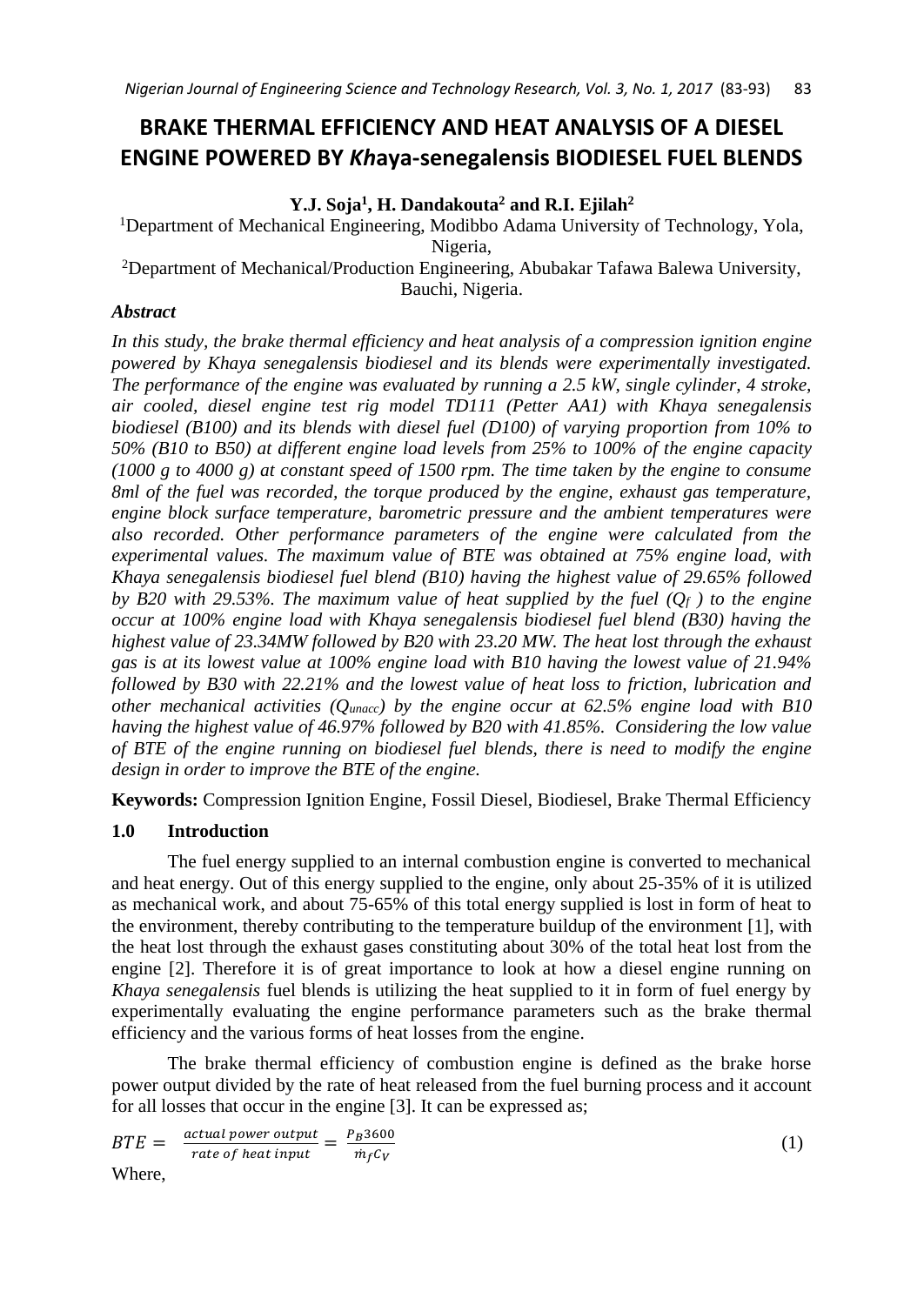$C_V$  = calorific value of the fuel (kJ/kg)  $\dot{m}_f$  = fuel flow rate (kg/hr)  $P_B =$  Brake power of the engine (kW)

[4] experimentally investigated the performance of a stroke, single cylinder, direct injection, naturally aspirated, single cylinder, diesel engine at a rated speed of 1500rpm running on different blends of biodiesel fuel and obtained a maximum thermal efficiency for the various fuels tested as 28% for B10, and 25% for diesel fuel.

[3] compared the brake thermal efficiency of diesel engine running with two different biodiesel fuel and a diesel fuel, and reported that the two biodiesel fuels have higher brake thermal efficiency than diesel fuel due to the presence of oxygen molecule in the biodiesel fuel which improves their burning characteristics, and also due to lower cetane index of diesel fuel when compared to biodiesel. [5], reported that biodiesel fuel B100 has maximum value of brake thermal efficiency of 32.4% whereas D100 has the least value of brake thermal efficiency of 29.98%, they argued that net biodiesel fuel B100 has the maximum value of brake thermal efficiency because of the high oxygen content and high cetane number of biodiesel fuel when compared to fossil diesel. [6], reported that at full load the brake thermal efficiency of rice bran biodiesel fuel R75 is 0.93% higher than that of diesel fuel due to constant volume combustion and larger increases in mass of fuel injected into the cylinder leading to better combustion at full load.

[7] analyzed the heat balance of an internal combustion engine running on diesel fuel, palm oil biodiesel and its blends (B5, B10, and B20) using the first law of thermodynamics by analyzing all the energy inflow and out flow from the engine and reported that the heat loss from cooling water and the heat loss from the lubricating oil increased, whereas the engine brake power, exhaust gas heat loss and the unaccounted heat loss decreased with increase in biodiesel concentration in the blends. [2] reported an increase in total heat loss as the percentage of biodiesel concentration in the fuel blend increases due to increase in the combustion temperature of the engine, with radiation heat loss from the engine contributing a very small percentage  $\langle 1\% \rangle$  of the total heat lost for all the fuels tested. The heat balance equation for a diesel engine as given in literature [2, 7] is:

$$
Q_f = P_B + Q_w + Q_{exh} + Q_{rad} + Q_{unacc}
$$
\nWhere,

\n
$$
(2)
$$

 $Q_f$  = Chemical energy from fuel combustion (kW)  $Q_w$  = Heat lost with cooling water (kW)  $Q_{exh}$  = Heat lost by the engine through exhaust gas (kW)  $Q_{rad}$  = Heat loss by radiation from the engine surface (kW)  $Q_{unacc}$  = Unaccounted heat loss due to lubricating oil heat absorbed, friction and other mechanical activities (kW)

The chemical energy from fuel combustion in the engine, which is also the heat input to the engine is determined from equation (3).

$$
Q_f = \dot{m}_f C_V
$$
  
The mas flow rate of the fuel is expressed as [2]; (3)

$$
\dot{m}_f = C_d A_o (2\rho_a * \Delta P)^{\frac{1}{2}} \tag{4}
$$

Air mass flow rate  $(\dot{m}_a)$  and the fuel mass flow rate  $(\dot{m}_f)$  are normally measured and their ratio is used in defining engine's operating conditions, and it is defined as;

Air/fuel ratio (A/F) = 
$$
\frac{\dot{m}_a}{\dot{m}_f}
$$
 (5)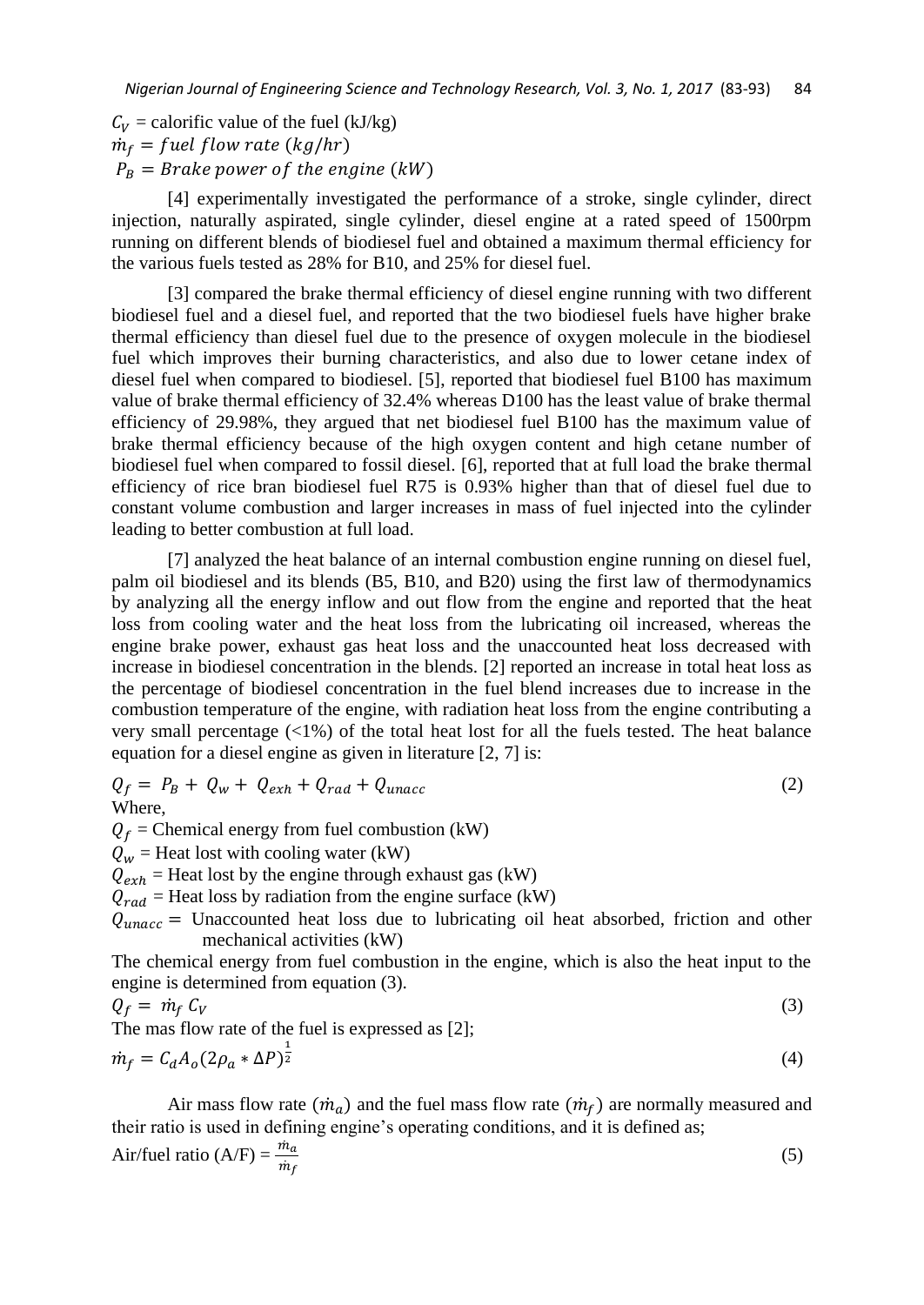$\dot{m}_a$  = mass flow rate of air through an orififice kg/hr

The value of  $A/F$  ratio for engines running on diesel fuel is between 18 and 70 [8]. The power delivered by the engine and measured by the dynamometer is the product of the torque and angular speed. This power is called the brake power  $(P_h)$ , and is the useable power delivered by the engine to the load.

$$
P_B = \frac{2\pi NT}{60,000}
$$
  
\n $N = rotational \ speed \ of \ the \ engine \ (rpm)$   
\n $T = torque \ produced \ by \ engine \ (Nm)$   
\nTorque produced by an engine is a measure of the ability of the engine to do work and

is normally measured with a dynamometer [8] with the engine clamped to the test bed and the shaft to the dynamometer rotor. The torque is expressed as;

(7)

$$
T = \frac{FL}{1000}
$$

 $F = force$  acting on spring balance (N)

 $L = torque$  arm length (mm)

The heat lost by the engine to the circulating cooling water  $(Q_w)$  in the engine is obtained from equation (8) as;

 $Q_w = \dot{m}_w C_{pw} (T_{outw} - T_{inw})$  (8)

 $\dot{m}_w$  = mass flow rate of water used in cooling the engine ( $kg/hr$ )

 $C_{pw}$  = specific heat capacity of water (kJ/kgK)

 $T_{\text{outw}}$ ,  $T_{\text{inw}}$  = Inlet and out let temperature of water used in cooling the engine (K)

The heat lost from the engine through the exhaust gases  $(Q_{exh})$  is given by Equation (9)

 $Q_{exh} = \dot{m}_{ech} C_{pexh} (T_{exh} - T_a)$  (9)  $\dot{m}_{exh}$  = mass flow rate of exhaust gas from the engine ( $kg/hr$ )  $C_{\text{peak}}$  = specific heat capacity of exhaust gas (kJ/kgK)  $T_{exh}$  = temperature of exhaust gas (K)  $T_a$  = ambient temperature of air (K)

Heat loss by radiation from the engine surface area  $(Q_{rad})$  is given by Equation (10)

 $Q_{rad} = \sigma A_s (T_{sur}^4 - T_a^4)$ )  $(10)$  $T_{\text{sur}} = \text{surface temperature of engine block (K)}$  $T_a$  = ambient temperature of air (K)  $A_s = \text{surface area of engine block } m^2$  $\sigma = \text{stefan} - \text{boltzmann constant } (kW/m^2K^4)$ 

The contribution of each energy part in equation (2) is then calculated in percentage form related to the total energy input  $(Q_f)$  [2] as shown in equations (11) and (13).

$$
\eta_f = \eta_b + \eta_w + \eta_{exh} + \eta_{rad} + \eta_{unacc} = \sum n_i
$$
\nwith,

\n
$$
(11)
$$

$$
\eta_i = \frac{Q_i}{Q_f} x 100
$$
\n
$$
Q_i = component i of the heat loss from the engine. \tag{12}
$$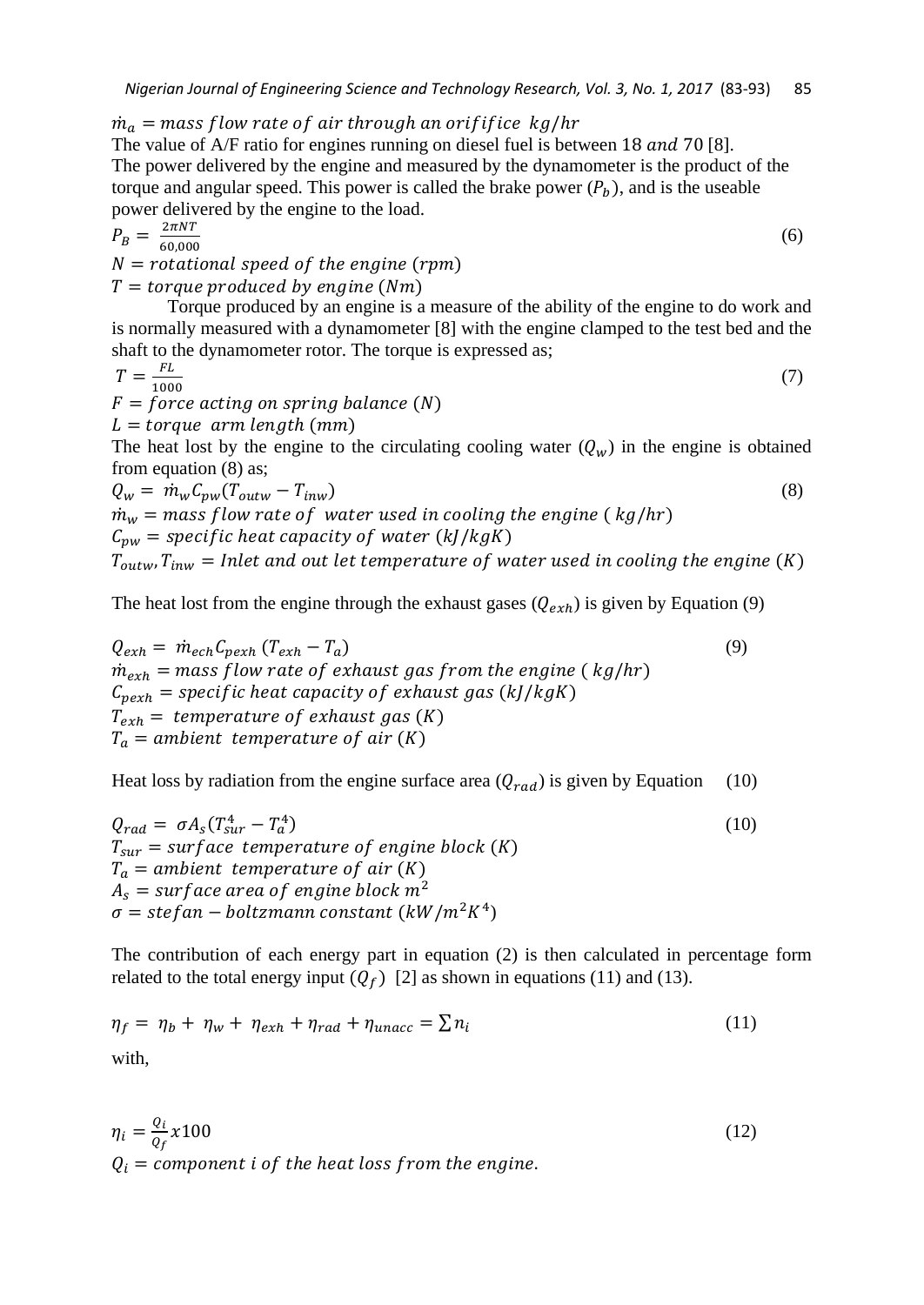#### **2.0 Materials and Methods**

# **2.1 Blending of the Biodiesel Fuel**

*Khaya senegalensis* biodiesel fuel was mixed with fossil diesel using volume proportion in a container and properly mixed by shaking the container thoroughly, for example B10, was mixed by adding 10% by volume of biodiesel fuel to 90% by volume of fossil diesel and thoroughly shaken. Similar procedure was used for the other fuel blends.

#### **2.2 Experimental Procedure**

The diesel engine that was used in this study is a single cylinder four stroke diesel engine as shown in Figure 1, detailed specification of the engine are shown in Table 1. A hydraulic dynamometer was coupled to the engine for torque measurement.

A five gas automotive exhaust gas analyzer (model: NHA-506 EN) was used to measure the emission level of oxides of nitrogen (NOx), hydrocarbon (HC), carbon monoxide (CO), carbon dioxide  $(CO_2)$  and oxygen  $(O_2)$ , from the engine by inserting the analyzer probe into the exhaust pipe of the engine.

The torque acting on the engine was measured using torque meter located on the control panel of the engine test bed. The speed of the engine was measured using a digital contact tachometer (model: DAM110A) while the surface temperature of the block engine and the exhaust gas temperature were measured using multipoint digital thermometer.

The performance of the engine was evaluated by running the engine with *Khaya senegalensis* biodiesel at different engine load levels (25%, 37.5%, 50%, 62.5%, 75% and 100% of the total engine load capacity of 4000g) at constant speed of 1500 rpm. The time taken by the engine to consume 8ml of the fuel was recorded, the torque produced by the engine, exhaust temperature, engine block surface temperature, barometric pressure and the ambient temperatures were also observed and recorded. The experiment was repeated with various percentage of biodiesel blend B10, B20, B30, B40 and B50. For each of the fuel samples tested, the experiment was repeated three times and the average of the three readings was recorded. The emission levels of oxides of nitrogen (NOx), hydrocarbon (HC), carbon monoxide (CO), carbon dioxide (CO<sub>2</sub>) and oxygen  $(O_2)$  were also recorded as displayed by the exhaust gas analyzer.

Other engine performance parameters such as brake power, brake thermal efficiency, heat input to the engine, percentage heat loss by the engine through the exhaust gas, percentage heat loss by the block engine through radiation, air mass flow rate, flue gas flow rate and air/fuel ratio were calculated from the values of the measured parameters.

| Parameter          | Specification      |
|--------------------|--------------------|
| Model              | TD111 (PETTER AA1) |
| Swept volume       | $219 \text{ cm}^3$ |
| Bore               | 70 mm              |
| <b>Stroke</b>      | $57 \text{ mm}$    |
| Maximum speed      | 3600 rpm           |
| Compression ratio  | 17                 |
| Maximum torque     | 12 Nm              |
| Engine power range | $2.5 - 7.5$ kW     |
| Method of cooling  | Air cooled         |

Table 1: Specification of the Diesel Engine used for the Study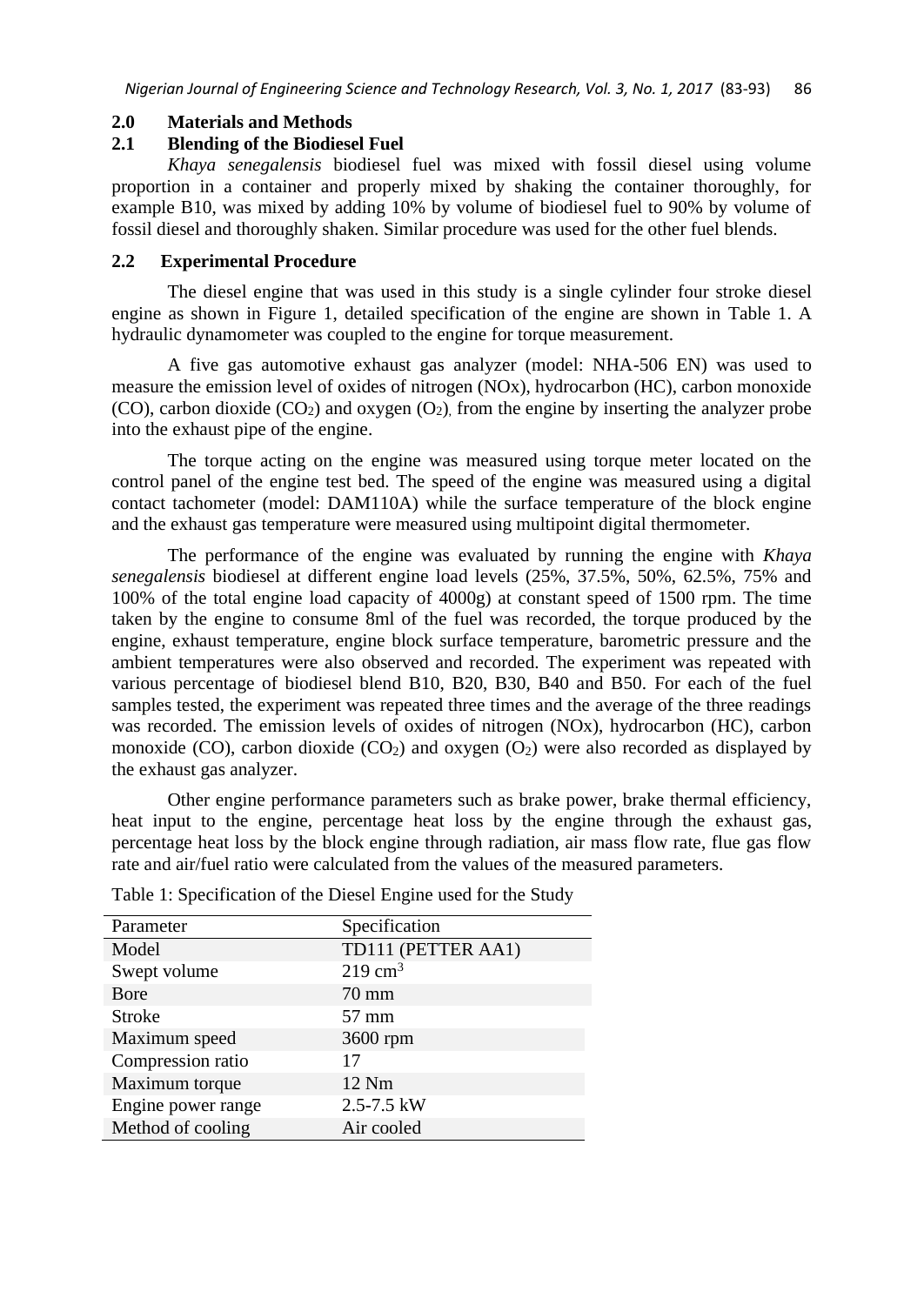

Figure 1: Diesel Engine Test Bed

# **3.0 Results and Discussion**

The results for the engine performance evaluation are presented in figures 2 to 7.



Figure 2: *Variation of heat input to the engine (kW) with load (%) on the diesel engine run on the different fuel samples*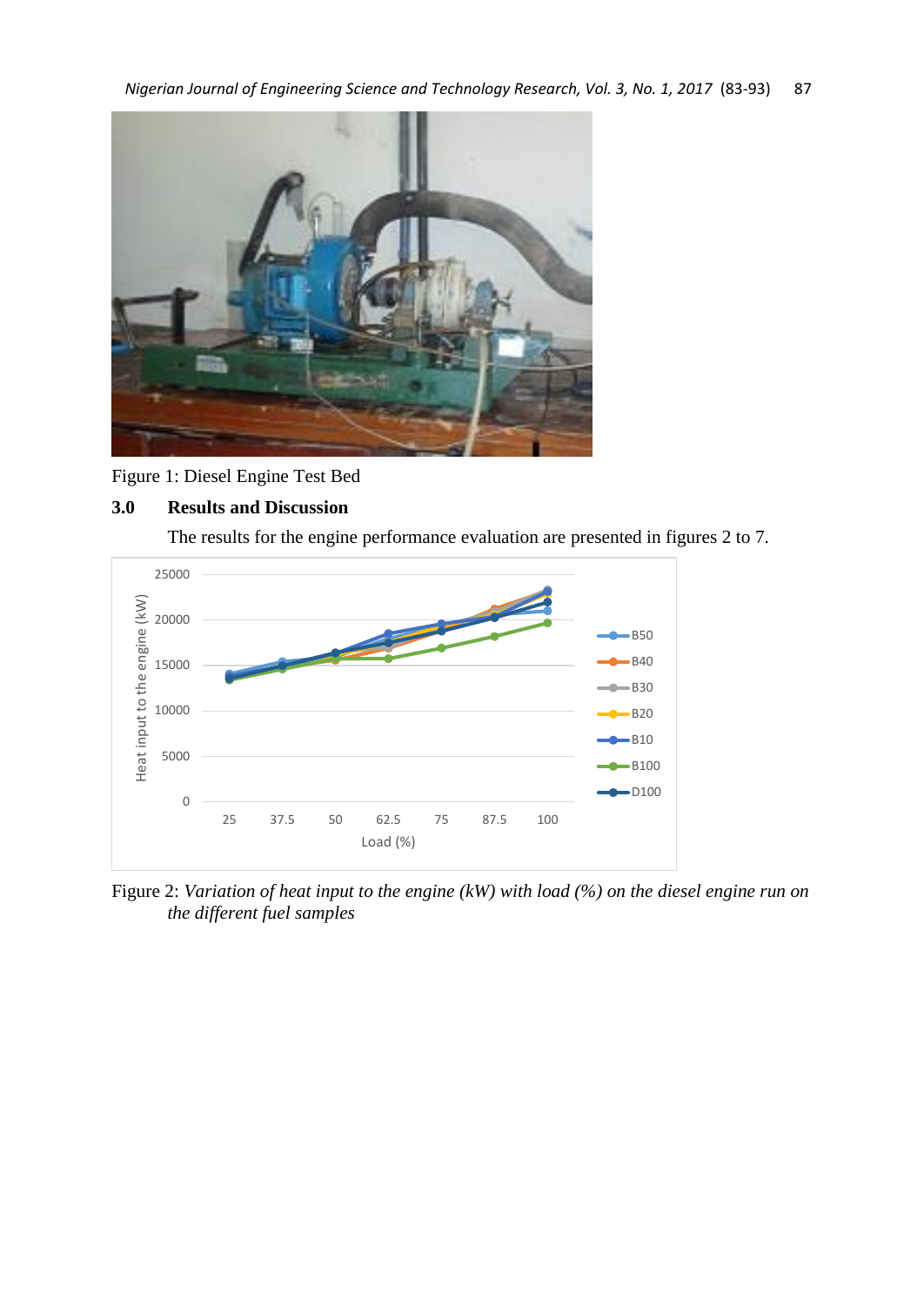

*Figure 3: Variation of brake thermal efficiency (%) with load (%) on the diesel engine run on the different fuel samples*



*Figure 4: Variation of exhaust gas temperature (* $^{\circ}$ *C) with load (%) on the diesel engine run on the different fuel samples*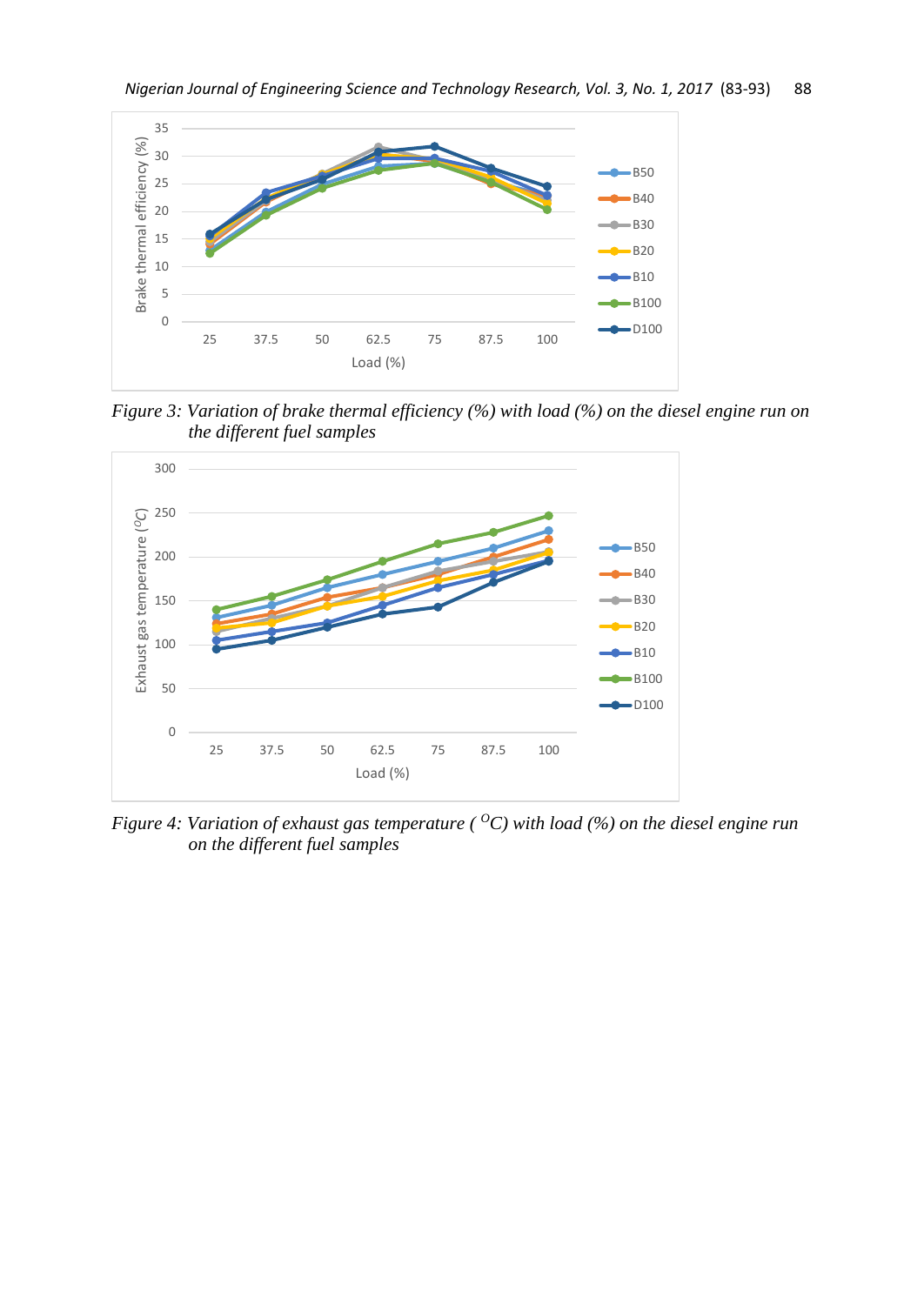

Figure 5: *Variation of heat loss to exhaust gas (%) with load (%) on the diesel engine run on the different fuel samples*



Figure 6: *Variation of heat lost to friction, lubrication, and other mechanical activities, (%) with load (%) on the diesel engine run on the different fuel samples*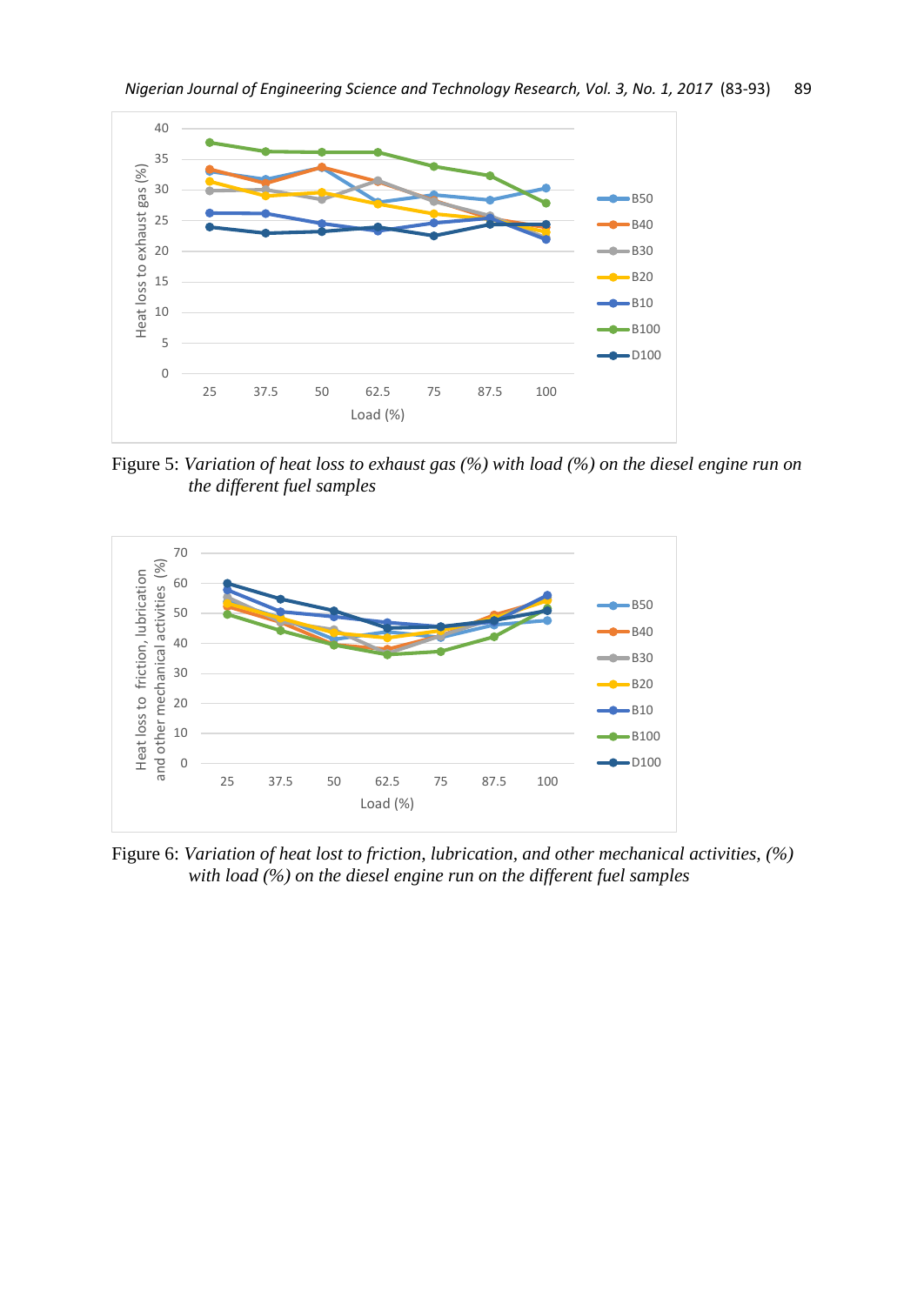

Figure 7: *Variation of heat lost by the surface of the block engine by radiation (%) with load (%) on the diesel engine run on the different fuel samples*

### **3.1 Brake thermal efficiency (BTE)**

The brake thermal efficiency was found to increase with an increase in load on the engine and reached a maximum value at 75% engine load and then decreased as shown in Figure 2. The reason for the increase in the BTE with increase in load on the engine might be as a result of reduction in heat lost and increase in brake power developed as a result of an increase in load on the engine [4, 9]. [10] attributed this to improved combustion quality of the fuel with an increase in load on the engine.

The maximum value of BTE was obtained at 75% engine load, with *Khaya senegalensis* biodiesel (B100) fuel having the least value of brake thermal efficiency of 28.72%, while fossil diesel (D100) has the highest value of brake thermal efficiency of 31.8%, which is about 9.7% higher than that of *Khaya senegalensis* biodiesel fuel. Also, the brake thermal efficiency of *Khaya senegalensis* biodiesel fuel blends B10, B20, B30, B40 and B50 were respectively 6.8%, 7.1%, 8.1%, 6.7% and 9.7% lower than that of fossil diesel. The reason for lower brake thermal efficiency of *Khaya senegalensis* biodiesel fuel and its blends compared with diesel fuel might be due to lower viscosity, lower calorific value and lower volatility of the biodiesel fuel and its blends, resulting into poor atomization and vaporization of the biodiesel fuel blends, and hence, low thermal efficiency [11].

#### **3.2 Heat input to the engine**

The heat supplied to the engine was found to increase with an increase in load on the engine as shown in Figure 3, due to the fact that as the load on the engine increases, more fuel is required to be burnt in the combustion chamber of the engine, and hence, more input energy is required since heat input to the engine is the product of fuel mass flow rate and the calorific value of the fuel [7].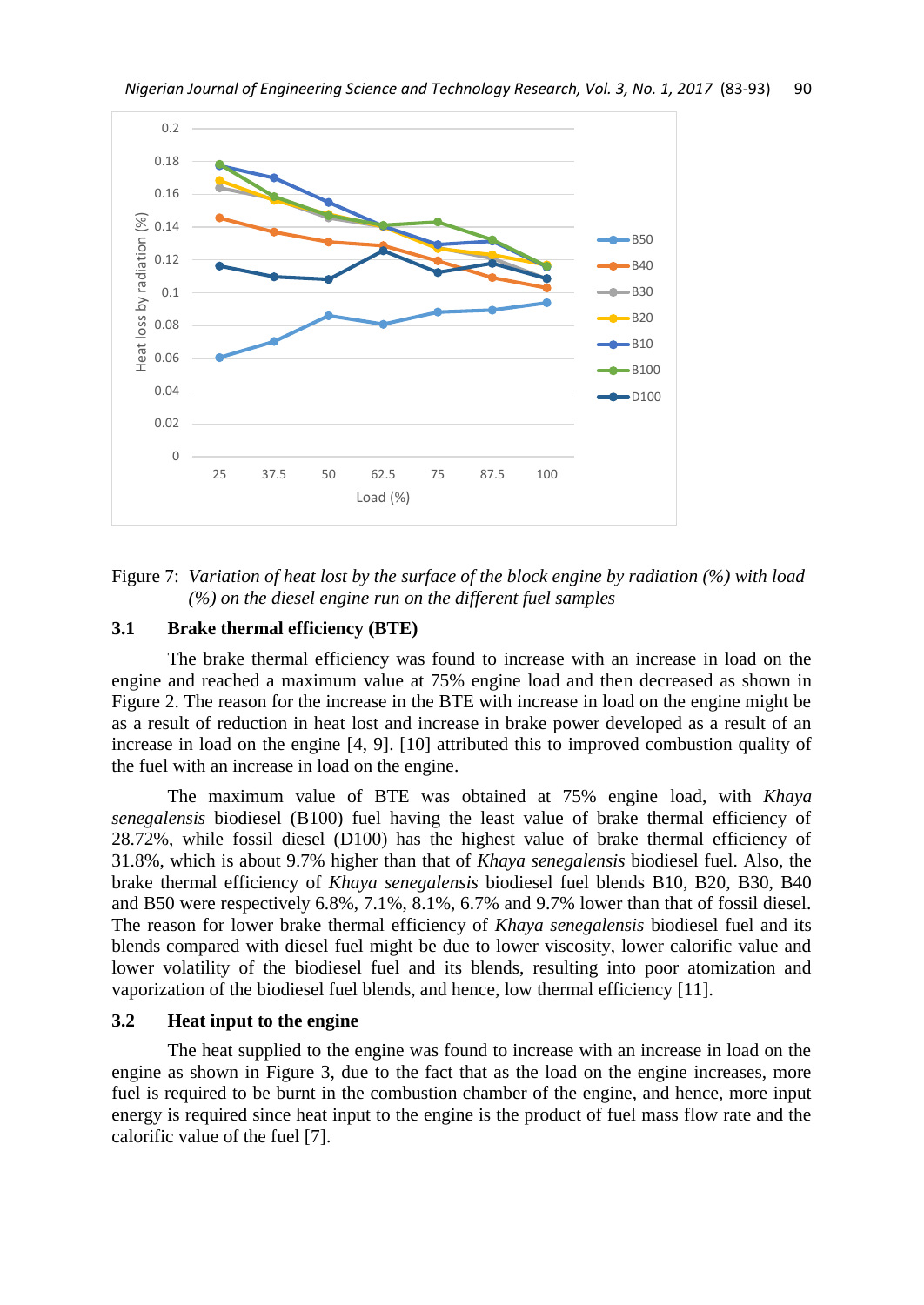### **3.3 Exhaust gas temperature**

As can be seen from Figure 4, the exhaust gas temperature increases with increase in load on the engine for all fuel tested. This might be due to the need for more amount of fuel needed in the engine to make up extra power required to take up additional loading [12] or due to higher amount of fuel injected into the cylinder at higher loading [13].

Also the exhaust gas temperature increases with increasing concentration of biodiesel in the blend. At 100% engine load *Khaya senegalensis* biodiesel (B100) fuel has the highest value of exhaust gas temperature of  $250^{\circ}$ C while fossil diesel (D100) has the least value of exhaust gas temperature of 195°C which is about 28.2% lower than that of *Khaya senegalensis* biodiesel fuel. Also the exhaust gas temperature of *Khaya senegalensis* biodiesel fuel blends B10, B20, B30, B40 and B50 are respectively 0.5%, 5.1%, and 5.6%, 12.8% and 17.9% higher than that of fossil diesel. The reason for the higher exhaust gas temperature of *Khaya senegalensis* biodiesel and its blends in comparison with diesel fuel might be due to the increasing heat losses of *Khaya senegalensis* biodiesel fuel and its higher blends as can be seen from their lower value of brake thermal efficiency [12]. [14] argued that for blends with lower concentration of biodiesel, their lower value of exhaust gas temperature might be due to effective combustion taking place that result in reduction of energy loss in the exhaust gas.

### **3.4 Heat loss in exhaust gas**

The effect of load on the heat loss to exhaust gas as a percentage of heat input to the engine for all the fuel samples tested in diesel engine is shown in Figure 5. The heat loss to exhaust gas was found to decrease with an increase in load on the engine for all the fuel samples tested.

# **3.5 Heat loss to lubrication, friction, and other mechanical activities (unaccounted heat loss)**

Figure 6 shows the graph of unaccounted heat loss from the engine. It decreased with an increase in load on the engine and reached its minimum value at 62.5% engine load and then increased with an increase in load on the engine. The reason for the decrease in the unaccounted heat loss by the engine with increase in load at lower engine loading might be due to complete combustion taking place in the combustion chamber, resulting into an increase in brake thermal efficiency of the engine with an increase in load on the engine as can be seen from Figure 3. Also, at higher loading of the engine, the reason for the increase in unaccounted heat loss from the engine with an increase in load on the engine might be caused by poor combustion taking place in the combustion chamber, resulting in decreased brake thermal efficiency of the engine at higher loads.

# **3.6 Heat lost by the surface of the engine block by radiation**

The variation of the heat loss by the surface of the block engine to its surrounding by radiation is shown in Figure 7. For all the fuel samples tested with the exception of biodiesel blend B50, the heat loss by radiation decreased with an increase in load on the engine.

# **4.0 Conclusion**

1. The maximum value of BTE was obtained at 75% engine load, with *Khaya senegalensis* biodiesel (B100) fuel having the least value of brake thermal efficiency of 28.72%, while fossil diesel (D100) has the highest value of brake thermal efficiency of 31.8% and *Khaya senegalensis* biodiesel fuel blend (B10) has 29.65% followed by B20 with 29.53%. The heat supplied by the fuel  $(Q_f)$  to the engine increases with an increase in load on the engine for all the fuel samples tested. The maximum value of heat supplied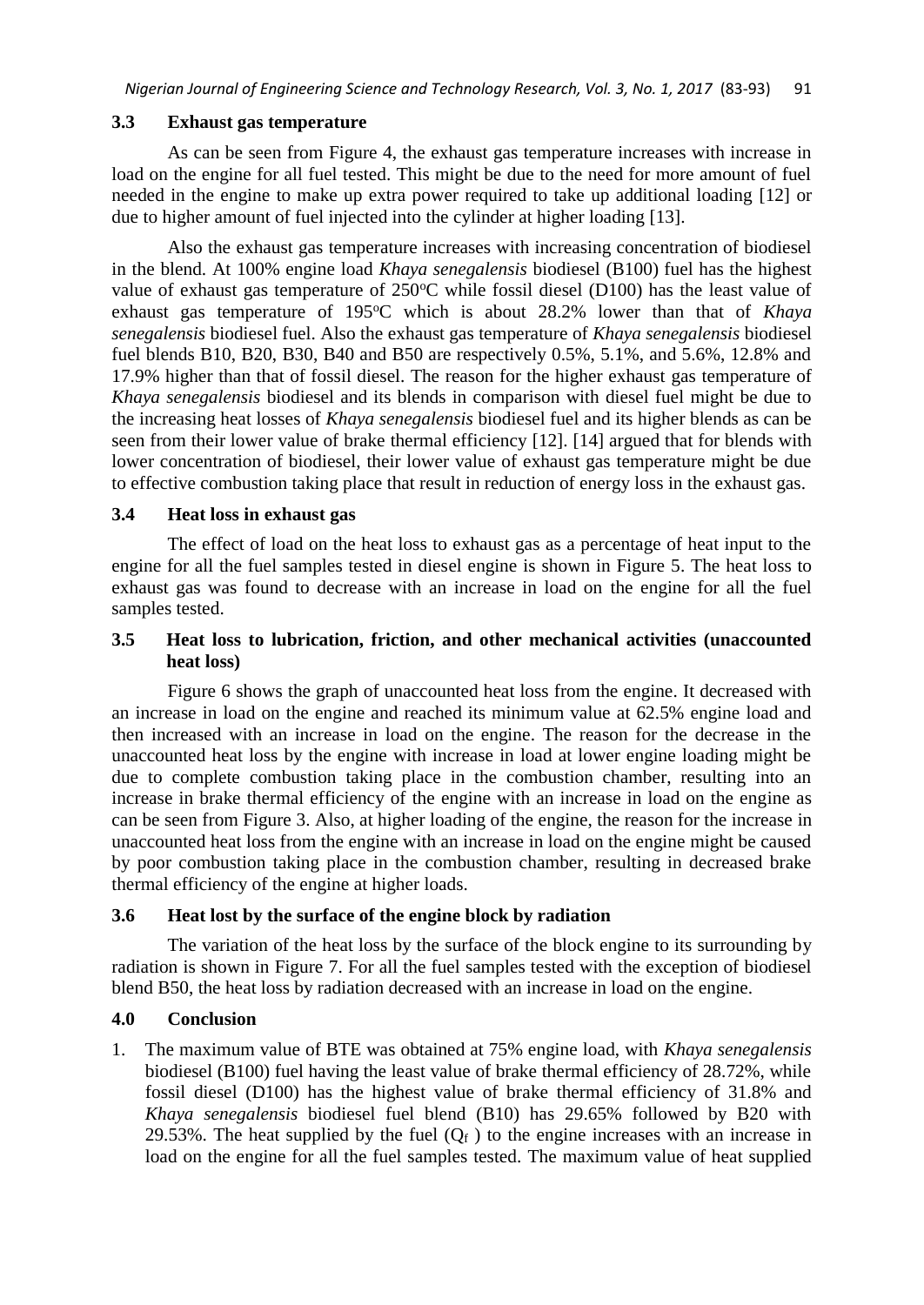by the fuel to the engine occur at 100% engine load with Khaya senegalensis biodiesel fuel blend (B30) having the highest value of 23.34MW followed by B20 with 23.20MW.

- 2. The heat lost to exhaust gas by the engine and the heat lost by radiation from the surface of the engine decrease with an increase in load on the engine, while the unaccounted heat lost (heat lost to lubrication, friction, and other mechanical activities) decreases with an increase in load on the engine and then increases after reaching its minimum value. The heat lost through the exhaust gas is at its lowest value at 100% engine load with B10 having the lowest value of 21.94% followed by B30 with 22.21% and the lowest value of heat loss to friction, lubrication and other mechanical activities  $(Q_{\text{unacc}})$  by the engine occur at 62.5% engine load with B10 having the highest value of 46.97% followed by B20 with 41.85%.
- 3. Considering the low value of BTE of the engine running on biodiesel fuel and the high value of heat lost from the engine, there is need to modify the engine design in order to improve the BTE of the engine.

# **References**

- 1 Al-Hassan, M.I. and Al-Ghamdi, A.S. (2016). Energy balance for diesel engine operating on a pure biodiesel, diesel fuel and biodiesel blends. *American journal of engineering and applied sciences*.
- 2 Soni, N. and Prakash, O. (2013). Thermal analysis of exhaust gas of compression ignition engine using diesel and WCO biodiesel blend. *International journal of engineering technology and advanced engineering*. 3 (8):614-619
- 3 Lin, C. and Lin, H. (2006). Diesel engine performance and emission characteristics of biodiesel produced by the the peroxidation process. *Fuels.* 85:298-305.
- 4 Ramadhas, A.S. Muraleedharan, C. and Jayaraj, S. (2005). Performance and emission evaluation of diesel engine fuelled with methyl esters of rubber seed oil. *Renewable energy*. 30:1787-1800.
- 5 Varuvel, E.G. Mrad, N. Tazeroat, M. and Aloui, F. (2012). Experimental analysis of biofuel as an alternative fuel for diesel engines. *Applied energy*. 94:224-231.
- *6* Singh, A. Dhillon, K.S. and Singh, J. (2015). Experimental investigation of performance of rice bran biodiesel and its blends in a C.I. engine. *International journal of current engineering technology.*
- 7 Abedin, M. J. Masjuki, H.H. Kalam, M.A. Sanjid, A. and Rahaman, S.M.A. (2015). Thermal balancing of a multi cylinder diesel engine operating on diesel, B5 and palm biodiesel blends. *Journal of clean energy technologies.* 3(2):115-118.
- 8 Heywood, J. B. (1988). *Internal combustion engines fundamental.* McGraw-Hill, Inc. New York, USA.
- 9 Mishra, A. Tiwari, G.S. Jindal, S. and Mehta, A. K. (2014). Performance evaluation of rice bran biodiesel in small size agricultural diesel engine. *Agricultural engineering institute*. 6 (1):84-89.
- 10 Ramkumar, S. and Kirubakaran, V. (2016). An experimental analysis of C.I.E. fuelled with blends of pongamia biodiesel. *International journal of engineering sciences and research technology.* 5(50): 869-881.